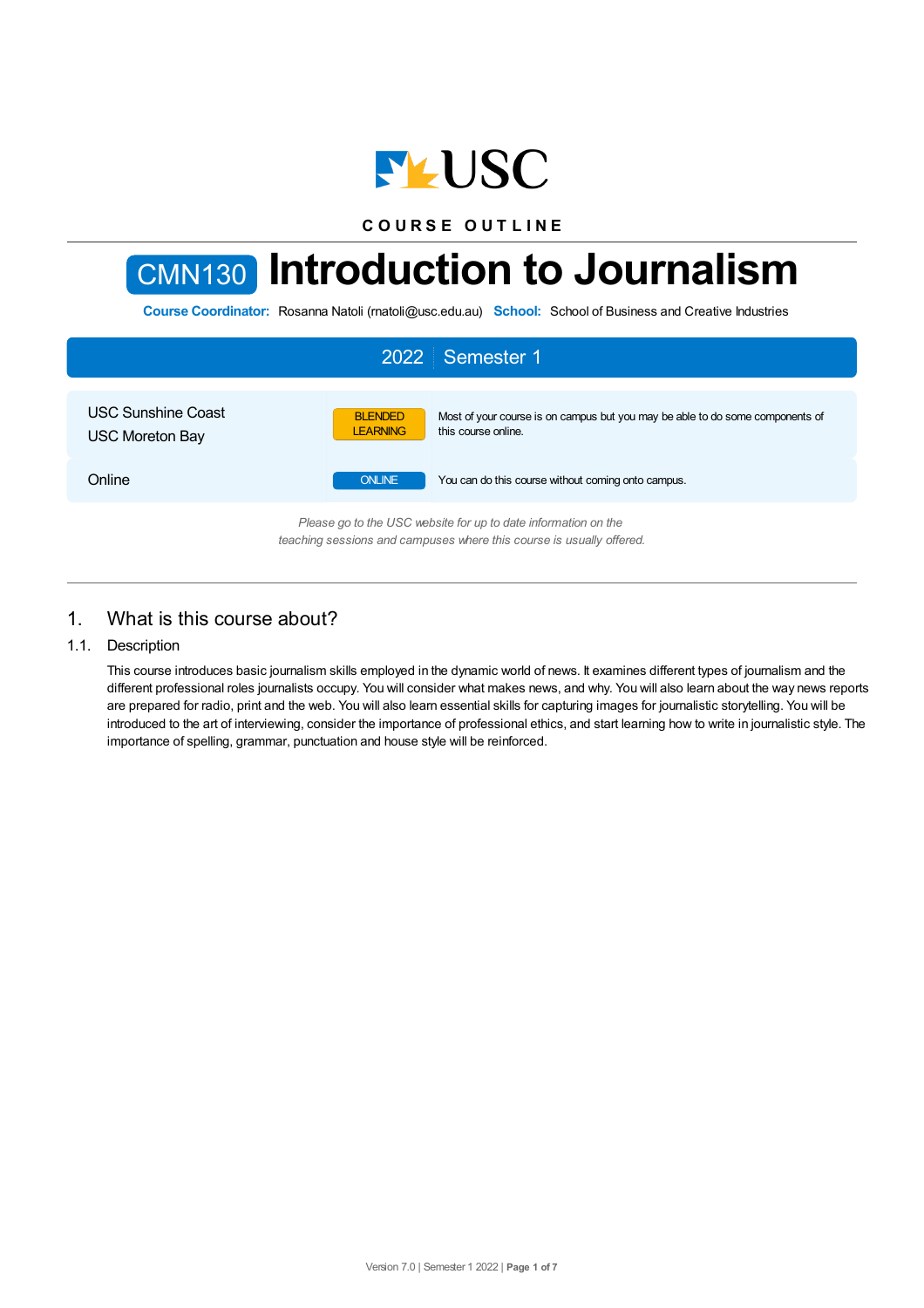## 1.2. How will this course be delivered?

| <b>ACTIVITY</b>                                                                                  | <b>HOURS</b>    | <b>BEGINNING WEEK</b>                           | <b>FREQUENCY</b> |
|--------------------------------------------------------------------------------------------------|-----------------|-------------------------------------------------|------------------|
| <b>BLENDED LEARNING</b>                                                                          |                 |                                                 |                  |
| <b>Learning materials</b> – Self-directed online pre-workshop<br>asynchronous learning materials | 1 <sub>hr</sub> | Week 1                                          | 13 times         |
| <b>Tutorial/Workshop 1</b> – On campus scheduled face-to-face<br>workshop                        | 2hrs            | Week 1                                          | 10 times         |
| <b>Seminar</b> – Live face-to-face seminar (recorded)                                            | 1 <sub>hr</sub> | Throughout teaching period (refer to<br>Format) | 3 times          |
| <b>Information session</b> – Online assessment task information<br>session (recorded)            | 1 <sub>hr</sub> | Throughout teaching period (refer to<br>Format) | 3 times          |
| <b>ONLINE</b>                                                                                    |                 |                                                 |                  |
| <b>Learning materials</b> – Self-directed online pre-workshop<br>asynchronous learning materials | 1 <sub>hr</sub> | Week 1                                          | 13 times         |
| <b>Tutorial/Workshop 1</b> – Interactive scheduled online workshop<br>(recorded)                 | 2hrs            | Week 1                                          | 10 times         |
| <b>Seminar</b> – Recording of live seminar                                                       | 1 <sub>hr</sub> | Throughout teaching period (refer to<br>Format) | 3 times          |
| <b>Information session</b> – Online assessment task information<br>session (recorded)            | 1 <sub>hr</sub> | Throughout teaching period (refer to<br>Format) | 3 times          |

1.3. Course Topics

What is journalism and news? Ethics in journalism

Finding stories and sources Interviewing for journalism

Writing news for the web, print and radio

Photojournalism

Pitching for success

# 2. What level is this course?

## 100 Level (Introductory)

Engaging with discipline knowledge and skills at foundational level, broad application of knowledge and skills in familiar contexts and with support. Limited or no prerequisites. Normally, associated with the first full-time study year of an undergraduate program.

# 3. What is the unit value of this course?

12 units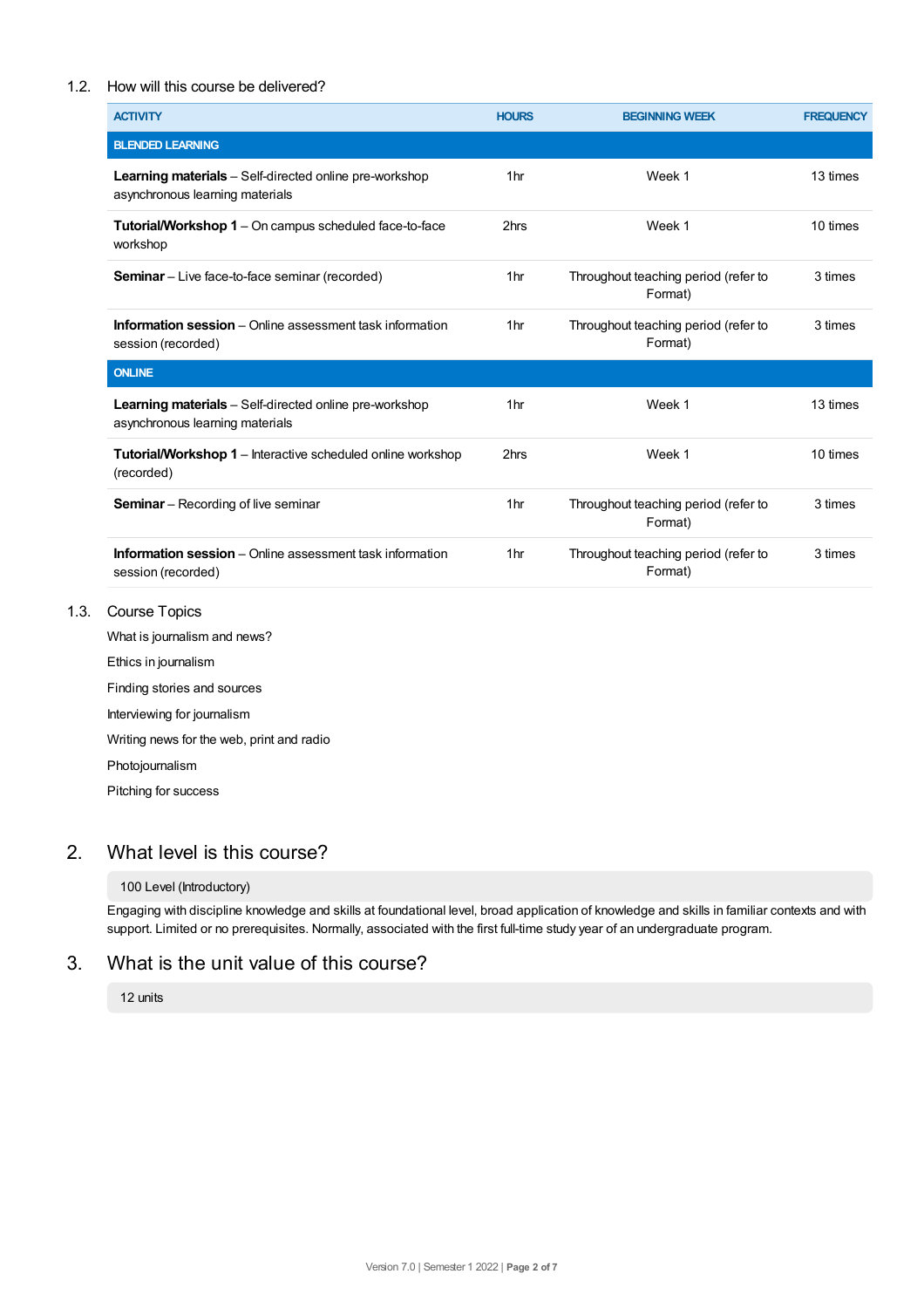# 4. How does this course contribute to my learning?

|                                                                | <b>COURSE LEARNING OUTCOMES</b>                                              | <b>GRADUATE QUALITIES</b>                                                 |
|----------------------------------------------------------------|------------------------------------------------------------------------------|---------------------------------------------------------------------------|
| On successful completion of this course, you should be able to |                                                                              | Completing these tasks<br>successfully will contribute to<br>you becoming |
|                                                                | Identify news values and apply them to news writing.                         | Knowledgeable<br>Empowered                                                |
|                                                                | Apply news writing theory to provided information to construct a news story. | Empowered<br>Engaged                                                      |
| 〔3〕                                                            | Independently plan and write a news story of publishable standard.           | Ethical<br>Engaged                                                        |
|                                                                | Plan and create an engaging and newsworthy visual story                      | Knowledgeable<br>Creative and critical thinker<br>Ethical                 |

# 5. Am Ieligible to enrol in this course?

Refer to the USC [Glossary](https://www.usc.edu.au/about/policies-and-procedures/glossary-of-terms-for-policy-and-procedures) of terms for definitions of "pre-requisites, co-requisites and anti-requisites".

5.1. Pre-requisites

Not applicable

## 5.2. Co-requisites

Not applicable

## 5.3. Anti-requisites

Not applicable

## 5.4. Specific assumed prior knowledge and skills (where applicable)

Not applicable

# 6. How am Igoing to be assessed?

### 6.1. Grading Scale

Standard Grading (GRD)

High Distinction (HD), Distinction (DN), Credit (CR), Pass (PS), Fail (FL).

6.2. Details of early feedback on progress

Formative feedback relating to Assessment 1 will be provided through tutorial activities in Weeks 2, 3 and 4. Assessment Task 1 provides an opportunity to undertake journalistic writing and explore news value theory under authentic conditions. Significant written feedback is provided on all assessment.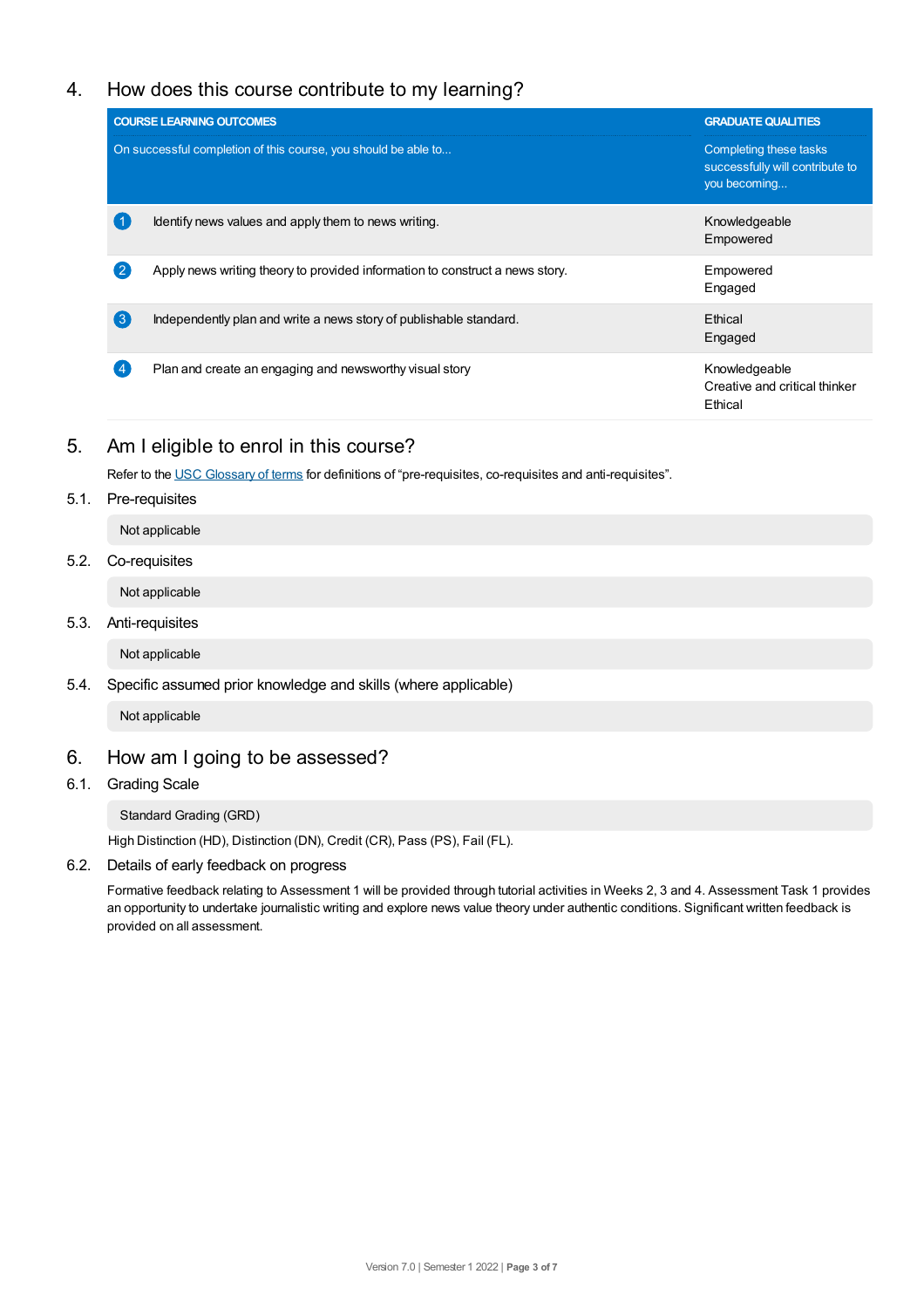# 6.3. Assessment tasks

| <b>DELIVERY</b><br><b>MODE</b> | <b>TASK</b><br>NO. | <b>ASSESSMENT</b><br><b>PRODUCT</b>                     | <b>INDIVIDUAL</b><br><b>OR GROUP</b> | <b>WEIGHTING</b><br>$\frac{9}{6}$ | <b>WHAT IS THE</b><br><b>DURATION/</b><br>LENGTH?                                  | <b>WHEN SHOULD I</b><br>SUBMIT? | <b>WHERE SHOULD I</b><br><b>SUBMIT IT?</b>                      |
|--------------------------------|--------------------|---------------------------------------------------------|--------------------------------------|-----------------------------------|------------------------------------------------------------------------------------|---------------------------------|-----------------------------------------------------------------|
| All                            | $\mathbf{1}$       | <b>Written Piece</b>                                    | Individual                           | 35%                               | 500 words                                                                          | Week 5                          | <b>Online Assignment</b><br>Submission with<br>plagiarism check |
| All                            | $\overline{2}$     | Oral and Written<br>Piece                               | Individual                           | 25%                               | 1 to 2-minute<br>oral<br>presentation<br>plus written<br>component of<br>500 words | Week 9                          | In Class                                                        |
| All                            | 3                  | Artefact -<br>Professional, and<br><b>Written Piece</b> | Individual                           | 40%                               | 100 words $+$<br>pic, 250<br>words, 25<br>seconds                                  | Week 13                         | <b>Online Assignment</b><br>Submission with<br>plagiarism check |

# **All - Assessment Task 1:** Breaking News Story

| <b>GOAL:</b>     | Demonstrate the ability to write news under industry conditions. This task has been designed to replicate the pressures of<br>working in a newsroom while requiring you to produce a news story. |                                                             |                                     |  |  |
|------------------|--------------------------------------------------------------------------------------------------------------------------------------------------------------------------------------------------|-------------------------------------------------------------|-------------------------------------|--|--|
| <b>PRODUCT:</b>  | <b>Written Piece</b>                                                                                                                                                                             |                                                             |                                     |  |  |
| <b>FORMAT:</b>   | You will be required to write a breaking news story using information provided to you in class or online in Week 5.                                                                              |                                                             |                                     |  |  |
| <b>CRITERIA:</b> | No.                                                                                                                                                                                              |                                                             | <b>Learning Outcome</b><br>assessed |  |  |
|                  |                                                                                                                                                                                                  | Demonstrated understanding of news values                   | 02                                  |  |  |
|                  | $\overline{2}$                                                                                                                                                                                   | Quality of introduction and headline                        | $\mathbf{\Omega}$                   |  |  |
|                  | 3                                                                                                                                                                                                | Demonstrated understanding of the online medium             | $\left( 2\right)$                   |  |  |
|                  | 4                                                                                                                                                                                                | Quality of writing                                          | $\left( 2\right)$                   |  |  |
|                  | 5                                                                                                                                                                                                | Adherence to house style, spelling, punctuation and grammar | $\left( 2\right)$                   |  |  |
|                  |                                                                                                                                                                                                  |                                                             |                                     |  |  |

# **All - Assessment Task 2:** Story Pitch

| <b>GOAL:</b>    | Demonstrate an understanding of what makes an effective news story and how to find appropriate sources for interview.                                                                                                                                                                                                                                                                                                                                                                                                             |
|-----------------|-----------------------------------------------------------------------------------------------------------------------------------------------------------------------------------------------------------------------------------------------------------------------------------------------------------------------------------------------------------------------------------------------------------------------------------------------------------------------------------------------------------------------------------|
| <b>PRODUCT:</b> | Oral and Written Piece                                                                                                                                                                                                                                                                                                                                                                                                                                                                                                            |
| <b>FORMAT:</b>  | This task replicates the newsroom story pitch where you will pitch two story ideas, complete with interview sources, to the<br>class in person or online. You will analyse why these ideas are newsworthy and what the interviewees add to the story. This<br>is professional format. You will present orally and provide a written copy. As well as being assessed by your tutor, your<br>presentation and story ideas will be given feedback by other class members. You will also provide feedback to the other<br>presenters. |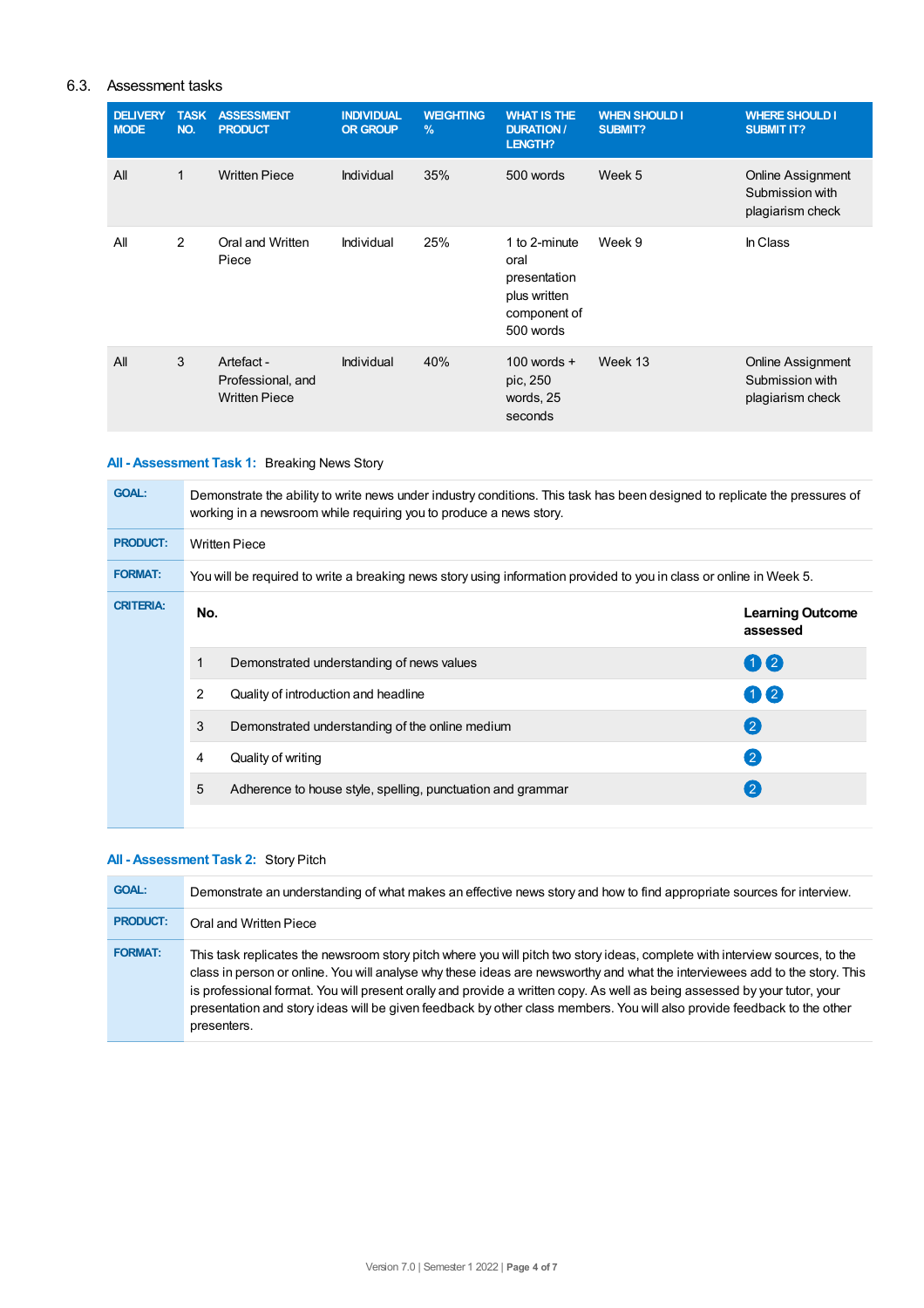| <b>CRITERIA:</b> | No. |                                                              | <b>Learning Outcome</b><br>assessed |
|------------------|-----|--------------------------------------------------------------|-------------------------------------|
|                  | 1   | Newsworthiness of the story                                  | 00                                  |
|                  | 2   | Appropriateness of sources                                   | $\bigcirc$                          |
|                  | 3   | Organisation - the pitch itself and the information included | 00                                  |
|                  | 4   | Content - the pitch covers the required elements             | $\bigoplus$                         |
|                  | 5   | Presentation - delivery                                      | (4)                                 |
|                  | 6   | Adherence to house style, spelling, punctuation and grammar  | $\mathbf{3}$                        |
|                  |     |                                                              |                                     |

#### **All - Assessment Task 3:** Multi-platform news story

| <b>GOAL:</b>     | Demonstrate your ability to produce a multi-media news story for online platforms, print and radio using professional<br>standards of story construction; appropriate writing styles; and production and selection of images.                                           |                                     |  |  |  |
|------------------|-------------------------------------------------------------------------------------------------------------------------------------------------------------------------------------------------------------------------------------------------------------------------|-------------------------------------|--|--|--|
| <b>PRODUCT:</b>  | Artefact - Professional, and Written Piece                                                                                                                                                                                                                              |                                     |  |  |  |
| <b>FORMAT:</b>   | You will conduct at least two interviews and take photographs for an original news story. Using this information you will<br>create stories for the web, print and radio. The story must be presented in news style, following the inverted pyramid and<br>Style Guide. |                                     |  |  |  |
| <b>CRITERIA:</b> | No.                                                                                                                                                                                                                                                                     | <b>Learning Outcome</b><br>assessed |  |  |  |
|                  | Demonstrated understanding of news values and angles<br>1                                                                                                                                                                                                               | (1)                                 |  |  |  |
|                  | 2<br>Quality of interviews as evidenced through direct and indirect quotes                                                                                                                                                                                              | 03                                  |  |  |  |
|                  | 3<br>Effectiveness of news writing style                                                                                                                                                                                                                                | 34                                  |  |  |  |
|                  | Effectiveness of photograph production: content, composition and quality<br>4                                                                                                                                                                                           | $1$ $\mathbf{I}$ 4                  |  |  |  |
|                  | 5<br>Demonstrated application of the conventions of radio news writing                                                                                                                                                                                                  | 3                                   |  |  |  |
|                  | 6<br>Adherence to house style, spelling, punctuation and grammar                                                                                                                                                                                                        | $\lceil 3 \rceil$                   |  |  |  |
|                  |                                                                                                                                                                                                                                                                         |                                     |  |  |  |

# 7. Directed study hours

A 12-unit course will have total of 150 learning hours which will include directed study hours (including online if required), self-directed learning and completion of assessable tasks. Directed study hours may vary by location. Student workload is calculated at 12.5 learning hours per one unit.

# 8. What resources do I need to undertake this course?

Please note: Course information, including specific information of recommended readings, learning activities, resources, weekly readings, etc. are available on the course Canvas site– Please log in as soon as possible.

#### 8.1. Prescribed text(s) or course reader

There are no required/recommended resources for this course.

#### 8.2. Specific requirements

This course requires some commercial software or hardware which is provided at USC campuses for student use. If you elect to do this course online, you may either; attend a campus at which it is available, discuss alternative open source solutions with your course coordinator that would enable you to demonstrate the learning outcomes, or if you prefer you may acquire this software and / or hardware at your own expense.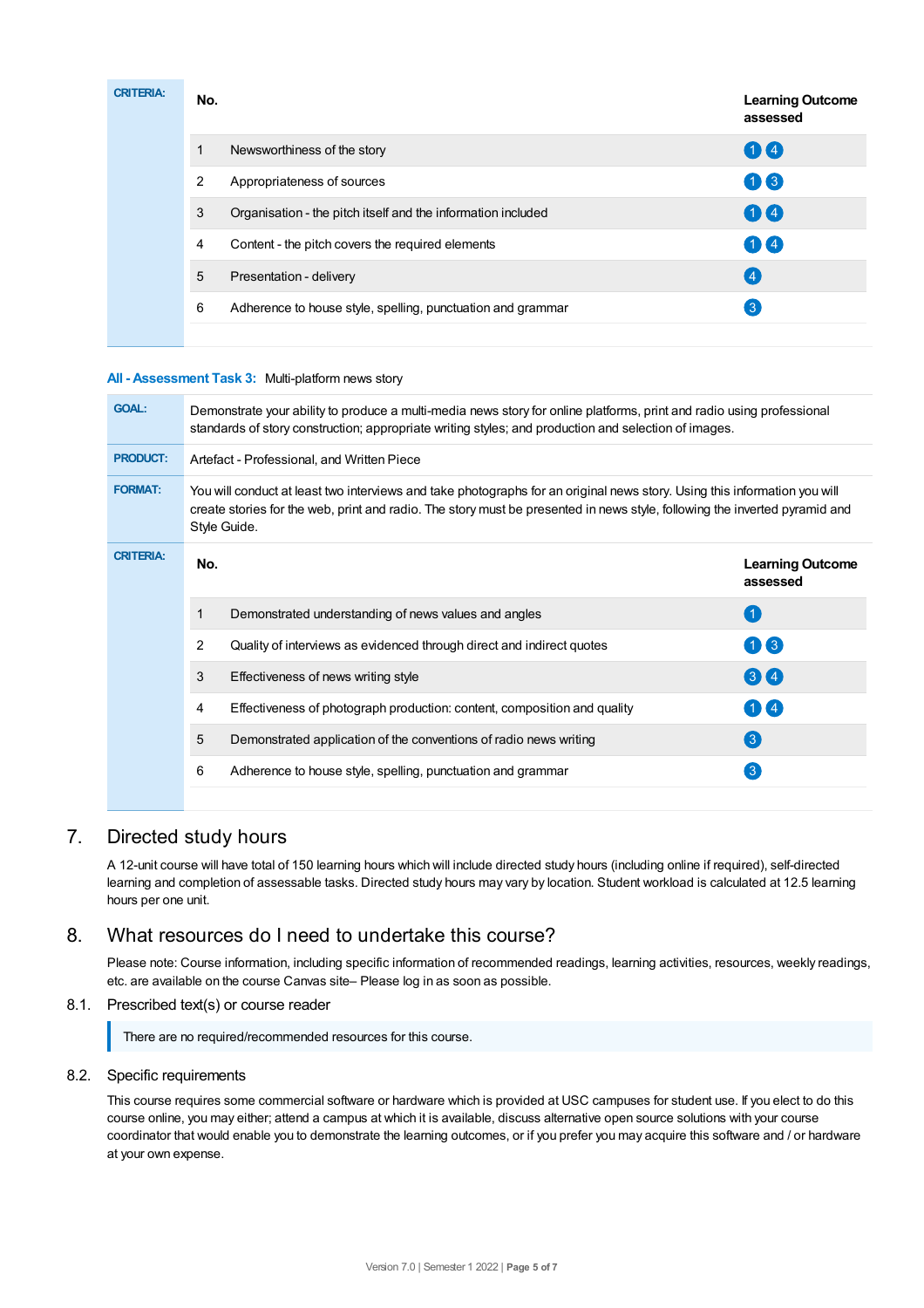# 9. How are risks managed in this course?

Risk assessments have been performed for all field activities and a low level of health and safety risk exists. Some risks concerns may include working in an unknown environment as well as slip and trip hazards. It is your responsibility to review course material, search online, discuss with lecturers and peers and understand the health and safety risks associated with your specific course of study and to familiarise yourself with the University's general health and safety principles by reviewing the online [induction](https://online.usc.edu.au/webapps/blackboard/content/listContentEditable.jsp?content_id=_632657_1&course_id=_14432_1) training for students, and following the instructions of the University staff.

# 10. What administrative information is relevant to this course?

## 10.1. Assessment: Academic Integrity

Academic integrity is the ethical standard of university participation. It ensures that students graduate as a result of proving they are competent in their discipline. This is integral in maintaining the value of academic qualifications. Each industry has expectations and standards of the skills and knowledge within that discipline and these are reflected in assessment.

Academic integrity means that you do not engage in any activity that is considered to be academic fraud; including plagiarism, collusion or outsourcing any part of any assessment item to any other person. You are expected to be honest and ethical by completing all work yourself and indicating in your work which ideas and information were developed by you and which were taken from others. You cannot provide your assessment work to others.You are also expected to provide evidence of wide and critical reading, usually by using appropriate academic references.

In order to minimise incidents of academic fraud, this course may require that some of its assessment tasks, when submitted to Canvas, are electronically checked through Turnitin. This software allows for text comparisons to be made between your submitted assessment item and all other work to which Turnitin has access.

#### 10.2. Assessment: Additional Requirements

Your eligibility for supplementary assessment in a course is dependent of the following conditions applying:

The final mark is in the percentage range 47% to 49.4% The course is graded using the Standard Grading scale You have not failed an assessment task in the course due to academic misconduct.

#### 10.3. Assessment: Submission penalties

Late submission of assessment tasks may be penalised at the following maximum rate:

- 5% (of the assessment task's identified value) per day for the first two days from the date identified as the due date for the assessment task.

- 10% (of the assessment task's identified value) for the third day - 20% (of the assessment task's identified value) for the fourth day and subsequent days up to and including seven days from the date identified as the due date for the assessment task.

- A result of zero is awarded for an assessment task submitted after seven days from the date identified as the due date for the assessment task. Weekdays and weekends are included in the calculation of days late. To request an extension you must contact your course coordinator to negotiate an outcome.

#### 10.4. SafeUSC

USC is committed to a culture of respect and providing a safe and supportive environment for all members of our community. For immediate assistance on campus contact SafeUSC by phone: 07 [5430](tel:07%205430%201168) 1168 or using the [SafeZone](https://www.safezoneapp.com) app. For general enquires contact the SafeUSC team by phone 07 [5456](tel:07%205456%203864) 3864 or email [safe@usc.edu.au](mailto:safe@usc.edu.au).

The SafeUSC Specialist Service is a Student Wellbeing service that provides free and confidential support to students who may have experienced or observed behaviour that could cause fear, offence or trauma. To contact the service call 07 [5430](tel:07%205430%201226) 1226 or email [studentwellbeing@usc.edu.au](mailto:studentwellbeing@usc.edu.au).

### 10.5. Study help

For help with course-specific advice, for example what information to include in your assessment, you should first contact your tutor, then your course coordinator, if needed.

If you require additional assistance, the Learning Advisers are trained professionals who are ready to help you develop a wide range of academic skills. Visit the Learning [Advisers](https://www.usc.edu.au/current-students/student-support/academic-and-study-support/learning-advisers) web page for more information, or contact Student Central for further assistance: +61 7 5430 2890 or [studentcentral@usc.edu.au](mailto:studentcentral@usc.edu.au).

## 10.6. Wellbeing Services

Student Wellbeing provide free and confidential counselling on a wide range of personal, academic, social and psychological matters, to foster positive mental health and wellbeing for your academic success.

To book a confidential appointment go to [Student](https://studenthub.usc.edu.au/) Hub, email [studentwellbeing@usc.edu.au](mailto:studentwellbeing@usc.edu.au) or call 07 5430 1226.